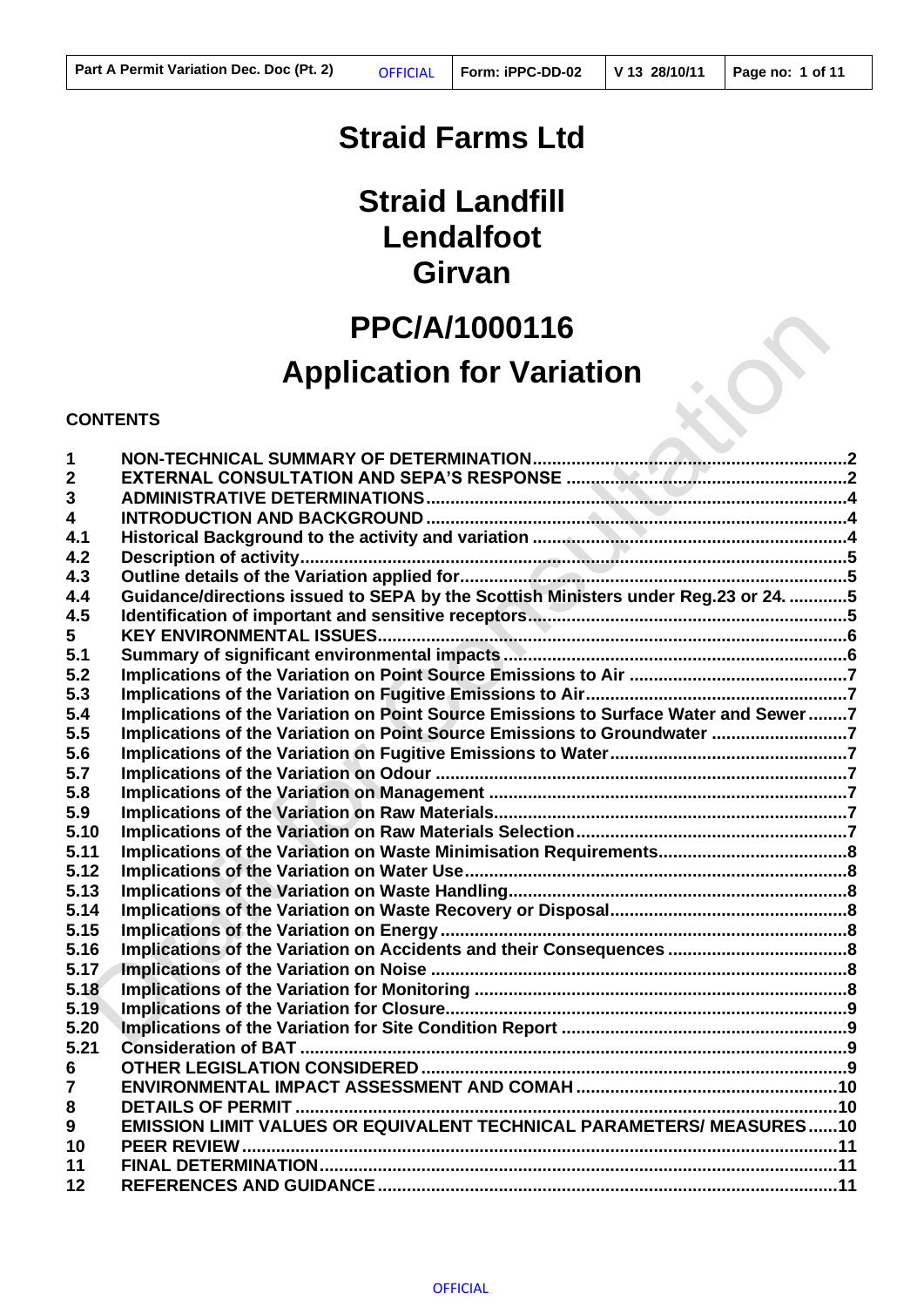**Permit Application: PPC/A/1000116**

**Applicant: Straid Farms Limited** 

## <span id="page-1-0"></span>**1 NON-TECHNICAL SUMMARY OF DETERMINATION**

## **Will the draft determination be subject to public consultation? Yes**

Straid Landfill site near Girvan, Ayrshire, is operated by Straid Farms Limited under an existing PPC permit (PPC/A/1000116). The permit was granted in October 2006 and has been varied once. The site is authorised to accept a range of non-hazardous and stabilised non-reactive hazardous wastes for disposal. The site has a number of cells (or phases) namely cells 1, 2, 3, 4, 5a and 5b. Capping and restoration of Phases 1 to 4 has been completed, as has the capping of Phase 5a. Restoration of phase 5a is underway. Waste disposal operations in the final cell, Cell 5b, are ongoing.

The permitted activity is prescribed in Schedule 1 of the Pollution Prevention and Control (Scotland) Regulations 2012 as landfilling non-hazardous waste in a facility receiving more than 10 tonnes per day or with a total capacity exceeding 25,000 tonnes.

This application is to increase the PPC Permitted Installation boundary to include the full extent of landfill cells to the north of the site as it had been noted that some of operational areas of landfill cells 2, 4, 5a and 5b did not correspond with the permitted boundary.

There is no change to the amount or the type of waste to be landfilled, and no new cells are being developed as part of this application.

The proposed variation will not have an impact on current emissions from the site and no new emissions will be generated.

As the application formally extends the extent of the installation, the Operator has included details of specific financial provision methods to comply with updated SEPA guidance.

As part of the determination process, SEPA has reviewed environmental monitoring data supplied by the operator and, with agreement, has included changes to the monitoring requirements. These changes are detailed in the draft variation schedule and also include the requirement to install new gas monitoring boreholes.

After considering the application SEPA is satisfied that the change to the installation boundary will not have an adverse impact, and that the existing and proposed permit conditions will adequately control and minimise risks to the environment and sensitive receptors.

### *Glossary of terms*

*"stable, non-reactive hazardous waste" means hazardous waste, the leaching behaviour of which will not change adversely in the long-term, under landfill design conditions or foreseeable accidents- (a) in the waste alone (for example, by biodegradation);*

*(b) under the impact of long-term ambient conditions (for example, water, air, temperature, mechanical constraints); or*

*(c) by the impact of other wastes (including waste products such as leachate and gas).*

## <span id="page-1-1"></span>**2 EXTERNAL CONSULTATION AND SEPA'S RESPONSE**

## **Is Public Consultation Required - Yes**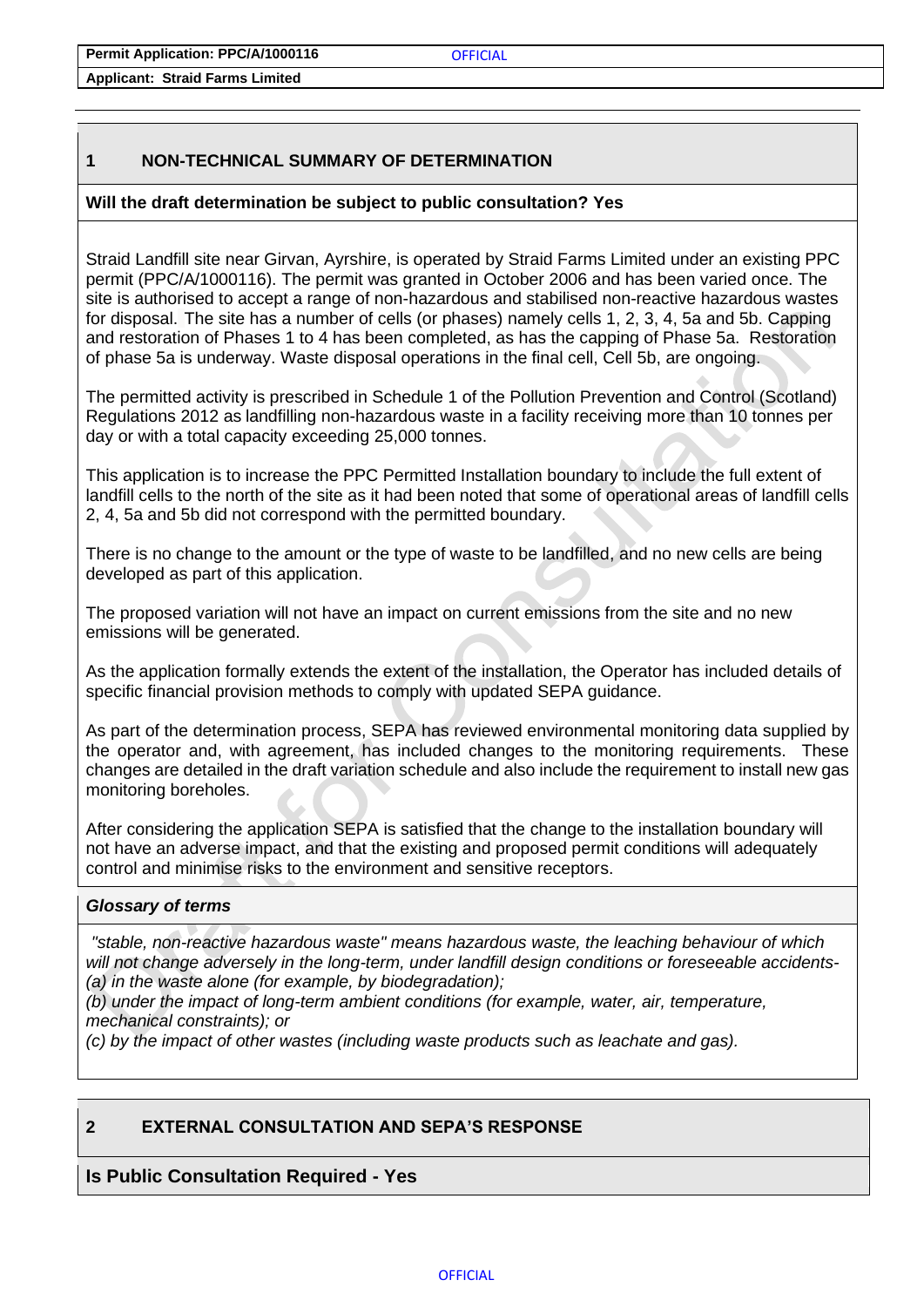| <b>Advertisements Check:</b>                                                                                                                                                                                                                                                                                                                                                                                                                                         | <b>Date</b>                                                                                | <b>Compliance with advertising requirements</b> |  |  |  |
|----------------------------------------------------------------------------------------------------------------------------------------------------------------------------------------------------------------------------------------------------------------------------------------------------------------------------------------------------------------------------------------------------------------------------------------------------------------------|--------------------------------------------------------------------------------------------|-------------------------------------------------|--|--|--|
| <b>Edinburgh Gazette</b>                                                                                                                                                                                                                                                                                                                                                                                                                                             | 15/04/20                                                                                   | Yes                                             |  |  |  |
| <b>Carrick Herald (also Ayr Advertiser</b><br>and Troon Times)                                                                                                                                                                                                                                                                                                                                                                                                       | 28/04/20                                                                                   | Yes                                             |  |  |  |
| <b>Officer checking advert: CS</b>                                                                                                                                                                                                                                                                                                                                                                                                                                   |                                                                                            |                                                 |  |  |  |
| No. of responses received:                                                                                                                                                                                                                                                                                                                                                                                                                                           |                                                                                            | None                                            |  |  |  |
| <b>Is PPC Statutory Consultation Required - Yes</b>                                                                                                                                                                                                                                                                                                                                                                                                                  |                                                                                            |                                                 |  |  |  |
| <b>Food Standards Scotland</b>                                                                                                                                                                                                                                                                                                                                                                                                                                       | Issued 18/03/20, no response                                                               |                                                 |  |  |  |
| <b>Ayrshire &amp; Arran Health Board</b>                                                                                                                                                                                                                                                                                                                                                                                                                             | Issued 18/03/20, no response                                                               |                                                 |  |  |  |
| <b>South Ayrshire Council</b>                                                                                                                                                                                                                                                                                                                                                                                                                                        | Issued 18/03/20, no response                                                               |                                                 |  |  |  |
| <b>Scottish Water</b>                                                                                                                                                                                                                                                                                                                                                                                                                                                |                                                                                            |                                                 |  |  |  |
| <b>Health and Safety Executive</b>                                                                                                                                                                                                                                                                                                                                                                                                                                   | No response, understood HSE were consulted<br>18/03/20 but no record following cyberattack |                                                 |  |  |  |
| Scottish Natural Heritage (PPC Regs consultation)                                                                                                                                                                                                                                                                                                                                                                                                                    | Issued 22/05/20; response received                                                         |                                                 |  |  |  |
| <b>Discretionary Consultation - N/A</b>                                                                                                                                                                                                                                                                                                                                                                                                                              |                                                                                            |                                                 |  |  |  |
| <b>Enhanced SEPA public consultation - No</b>                                                                                                                                                                                                                                                                                                                                                                                                                        |                                                                                            |                                                 |  |  |  |
| 'Off-site' Consultation - No                                                                                                                                                                                                                                                                                                                                                                                                                                         |                                                                                            |                                                 |  |  |  |
| <b>Transboundary Consultation - No</b>                                                                                                                                                                                                                                                                                                                                                                                                                               |                                                                                            |                                                 |  |  |  |
| <b>Public Participation Consultation - Yes</b>                                                                                                                                                                                                                                                                                                                                                                                                                       |                                                                                            |                                                 |  |  |  |
| <b>STATEMENT ON THE PUBLIC PARTICIPATION PROCESS</b><br>The Pollution Prevention and Control (Scotland) Regulations 2012 (schedule 4, para 22) requires<br>that SEPA's draft determination of this application be placed on SEPA's website and public<br>register and be subject to 28 days' public consultation. The dates between which this<br>consultation took place, the number of representations received and SEPA's response to these<br>are outlined below |                                                                                            |                                                 |  |  |  |
| Date SEPA notified applicant of draft determination                                                                                                                                                                                                                                                                                                                                                                                                                  |                                                                                            |                                                 |  |  |  |
| Date draft determination placed on SEPA's Website                                                                                                                                                                                                                                                                                                                                                                                                                    | 17 June 2022                                                                               |                                                 |  |  |  |
| Details of any other 'appropriate means' used to advertise the draft                                                                                                                                                                                                                                                                                                                                                                                                 | n/a                                                                                        |                                                 |  |  |  |
| Date public consultation on draft permit opened                                                                                                                                                                                                                                                                                                                                                                                                                      | 17 June 2022                                                                               |                                                 |  |  |  |
| Date public consultation on draft permit consultation closed                                                                                                                                                                                                                                                                                                                                                                                                         |                                                                                            |                                                 |  |  |  |
| Number of representations received to the consultation                                                                                                                                                                                                                                                                                                                                                                                                               |                                                                                            |                                                 |  |  |  |
| Date final determination placed on the SEPA's Website                                                                                                                                                                                                                                                                                                                                                                                                                |                                                                                            |                                                 |  |  |  |
| Summary of responses and how they were taken into account during the determination:                                                                                                                                                                                                                                                                                                                                                                                  |                                                                                            |                                                 |  |  |  |
| Summary of responses withheld from the public register on request and how they were taken<br>into account during the determination:                                                                                                                                                                                                                                                                                                                                  |                                                                                            |                                                 |  |  |  |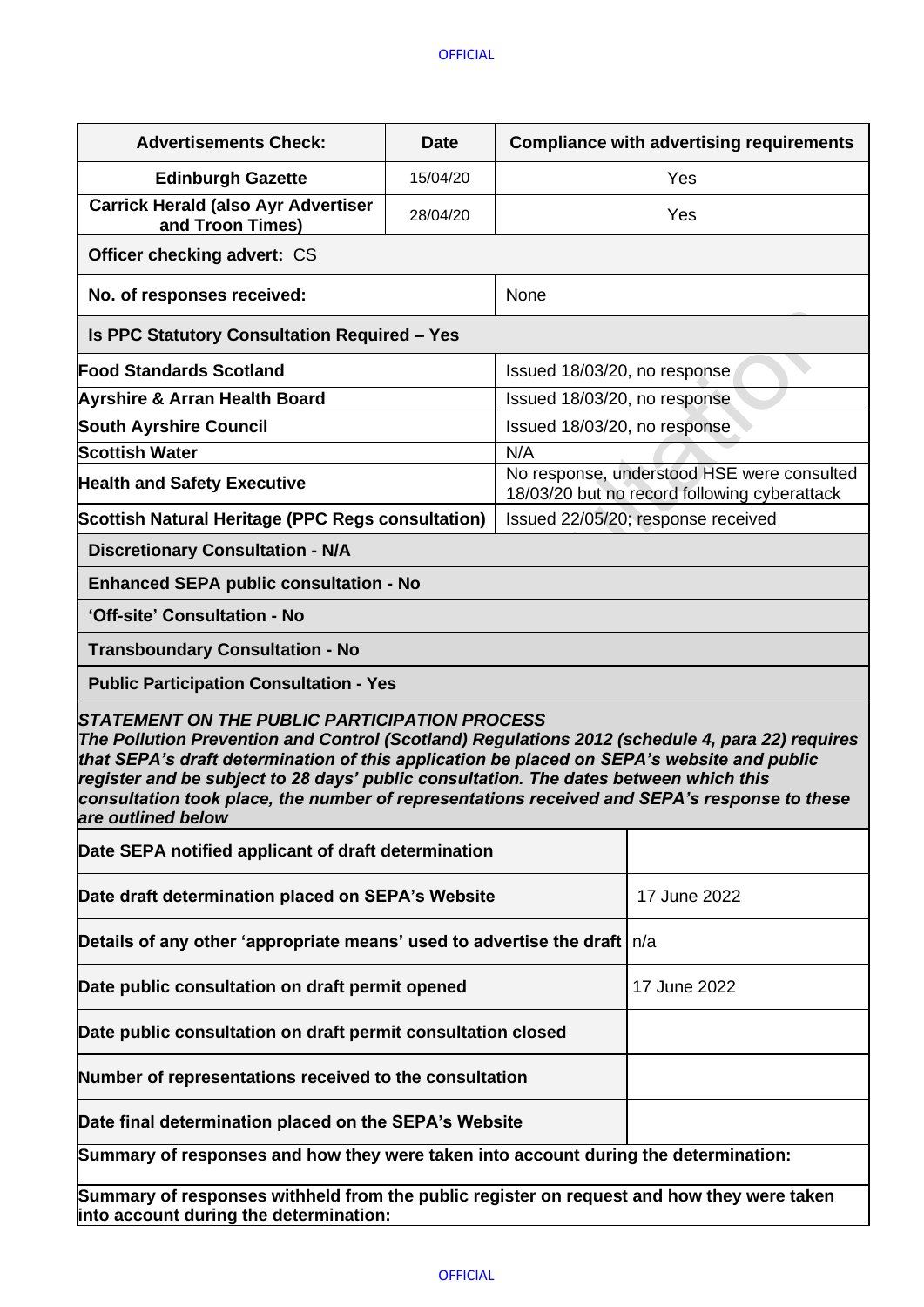**OFFICIAL** 

## **Officer:**

## <span id="page-3-0"></span>**3 ADMINISTRATIVE DETERMINATIONS**

## *Determination of the Schedule 1 activity*

The Schedule 1 activity will not change from the current permitted activity:

Landfilling non-hazardous waste in a facility receiving more than 10 tonnes per day or with a total capacity exceeding 25,000 tonnes, as described in Part A of Section 5.2 of Schedule 1 of the Pollution Prevention and Control (Scotland) Regulations 2012.

## *Determination of the stationary technical unit to be permitted:*

n/a

## **Determination of directly associated activities:**

There will be no change to any directly associated activities, these will remain as:

- waste receipt and handling;
- leachate collection and treatment; and
- landfill gas collection and flaring / utilisation

## **Determination of 'site boundary'**

The purpose of the variation is to extend the site boundary to cover the full extent of the landfill cell areas. A new site plan will be included in the permit to amend the installation boundary.

*Officer: CS*

## <span id="page-3-1"></span>**4 INTRODUCTION AND BACKGROUND**

### <span id="page-3-2"></span>**4.1 Historical Background to the activity and variation**

Straid Landfill has operated under PPC permit for the landfilling of non-hazardous wastes since 2006. The permit authorises associated activities such as waste receipt and handling, leachate collection and treatment, and the collection, flaring and utilisation of landfill gas. The site deposits wastes into cells which have an engineered liner and containment system.

Waste types allowed to be accepted at the site include municipal waste, non-hazardous waste, asbestos waste and stable non-reactive hazardous waste which fulfils certain waste acceptance criteria. The permit stipulates that a maximum of 1,600,000 tonnes of waste may be deposited in total, and the maximum quantity of waste deposited at the site annually shall not exceed 110,000 tonnes.

This variation is to amend the site boundary to include the full extent of phases 2, 4 and 5; no changes to waste types, quantities or landfill activities are proposed. Some of the land to be added to the permit will include areas where waste has been landfilled, and this is deemed to increase the financial liability of the Operator. The operator has submitted details of ring-fenced funds to ensure compliance with SEPA guidance "*Estimate of Amount of Financial Provision for Landfill Sites (SEPA Guidance WST-G-032 version 2 issued 16/06/2016)*". As a result, a bespoke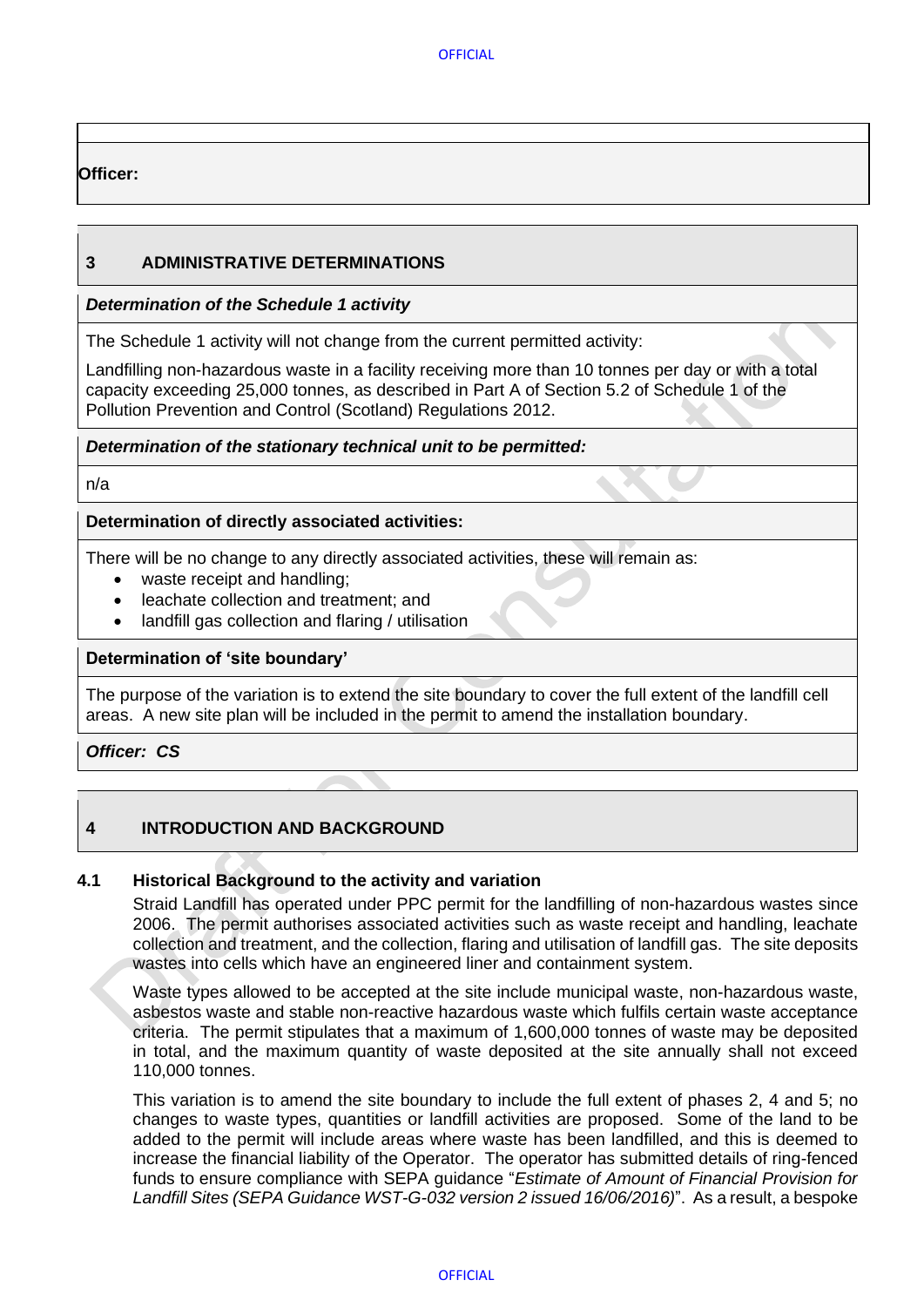condition has been drafted to require that these ring-fenced funds will be maintained for as long as necessary.

In addition to the main variation applied for, SEPA is proposing to include the following variations to the permit:

- an updated NGR for the leachate sampling point
- changes to groundwater monitoring requirements to reflect a review of the environmental data submitted to date, and revision of groundwater trigger levels
- the requirement to install two new perimeter boreholes for gas monitoring purposes

#### <span id="page-4-0"></span>**4.2 Description of activity**

Straid Landfill accepts non-hazardous waste for disposal. The current permit places conditions on cell design, waste acceptance and handling, capping and environmental monitoring to ensure that impacts are minimised.

#### <span id="page-4-1"></span>**4.3 Outline details of the Variation applied for**

This variation is to amend the site boundary to include the full extent of landfill phases 2, 4, 5(a) and (b). No changes to waste types or quantities are proposed.

#### <span id="page-4-2"></span>**4.4 Guidance/directions issued to SEPA by the Scottish Ministers under Reg.23 or 24.** N/A

#### <span id="page-4-3"></span>**4.5 Identification of important and sensitive receptors**

#### Designated Sites

The Lendalfoot Hills Complex Special Area of Conservation (SAC), a series of upland habitats, and the Girvan to Ballantrae Coast Section geological SSSI are within 1km of Straid Landfill, as shown on the map extracts below.

#### **SSSI**

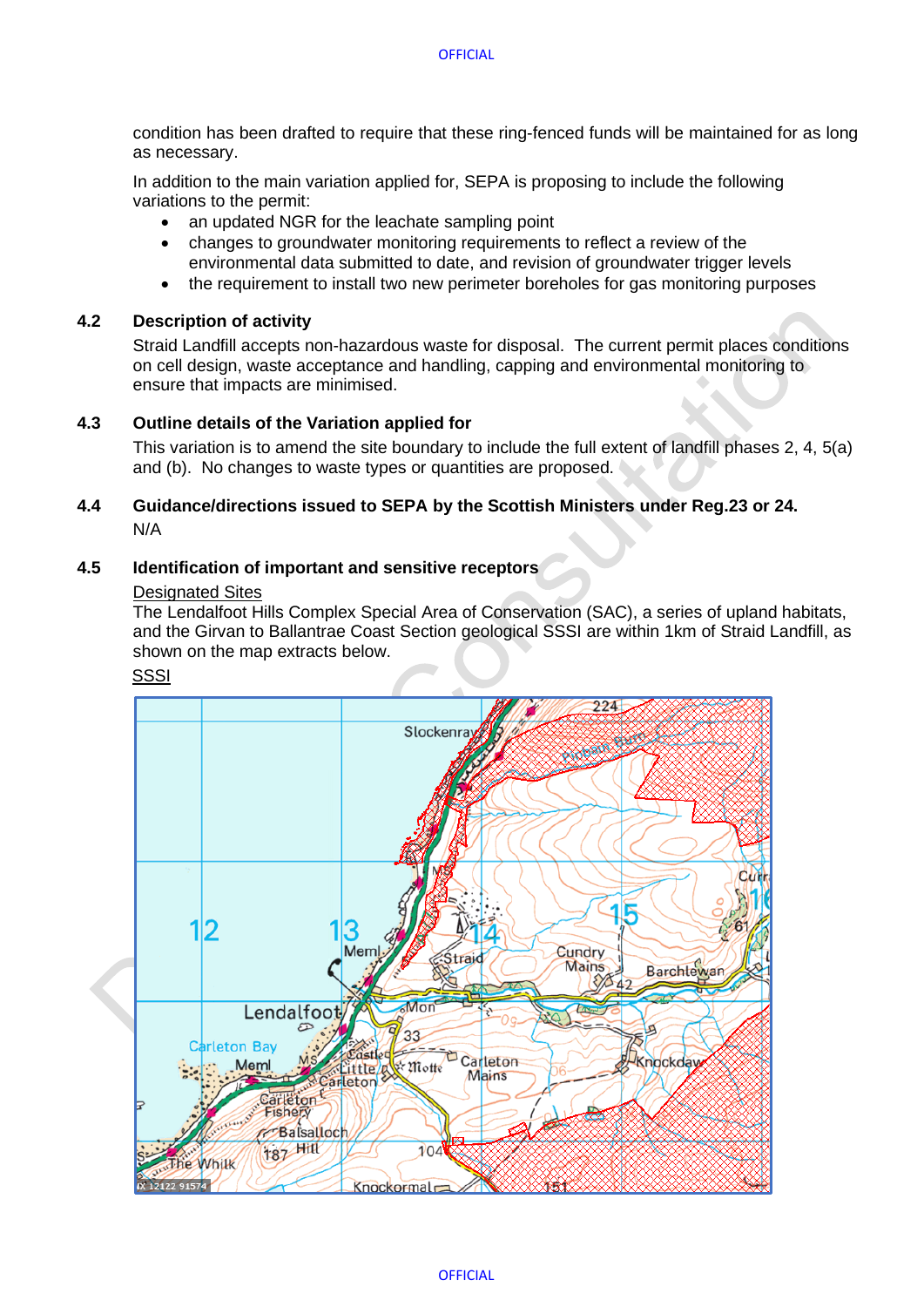#### **OFFICIAL**



It is considered that there will be minimal or no impact on these designated sites as a result of this variation. The variation is not extending the waste disposal operations at the site, creating additional waste capacity, or changing any emissions. The landfill cells being fully included in the new installation boundary have already been constructed and will be subject to the current permit controls such as cell design and monitoring.

#### Other Receptors

There are no dwelling houses present within 250m of the landfill, although there is a farmhouse along the site access. The nearest settlement is Lendalfoot Bridge, approximately 900 metres to the south west of the site.

There is a caravan park shown approximately 350 metres from the existing southern site boundary. The proposed variation does not affect this section of the installation boundary.

## <span id="page-5-0"></span>**5 KEY ENVIRONMENTAL ISSUES**

### <span id="page-5-1"></span>**5.1 Summary of significant environmental impacts**

As with all landfills accepting non-hazardous biodegradable waste there is the potential for nuisance impacts from odour, dust, litter and gas emissions. There is also the potential for emissions to the water and air environment from leachate and gas emissions.

The existing permit conditions controlling the engineering and nuisance aspects remain unchanged and should adequately control environmental impacts from landfill. The variation will not alter the requirement for the Operator to continue environmental monitoring at the site.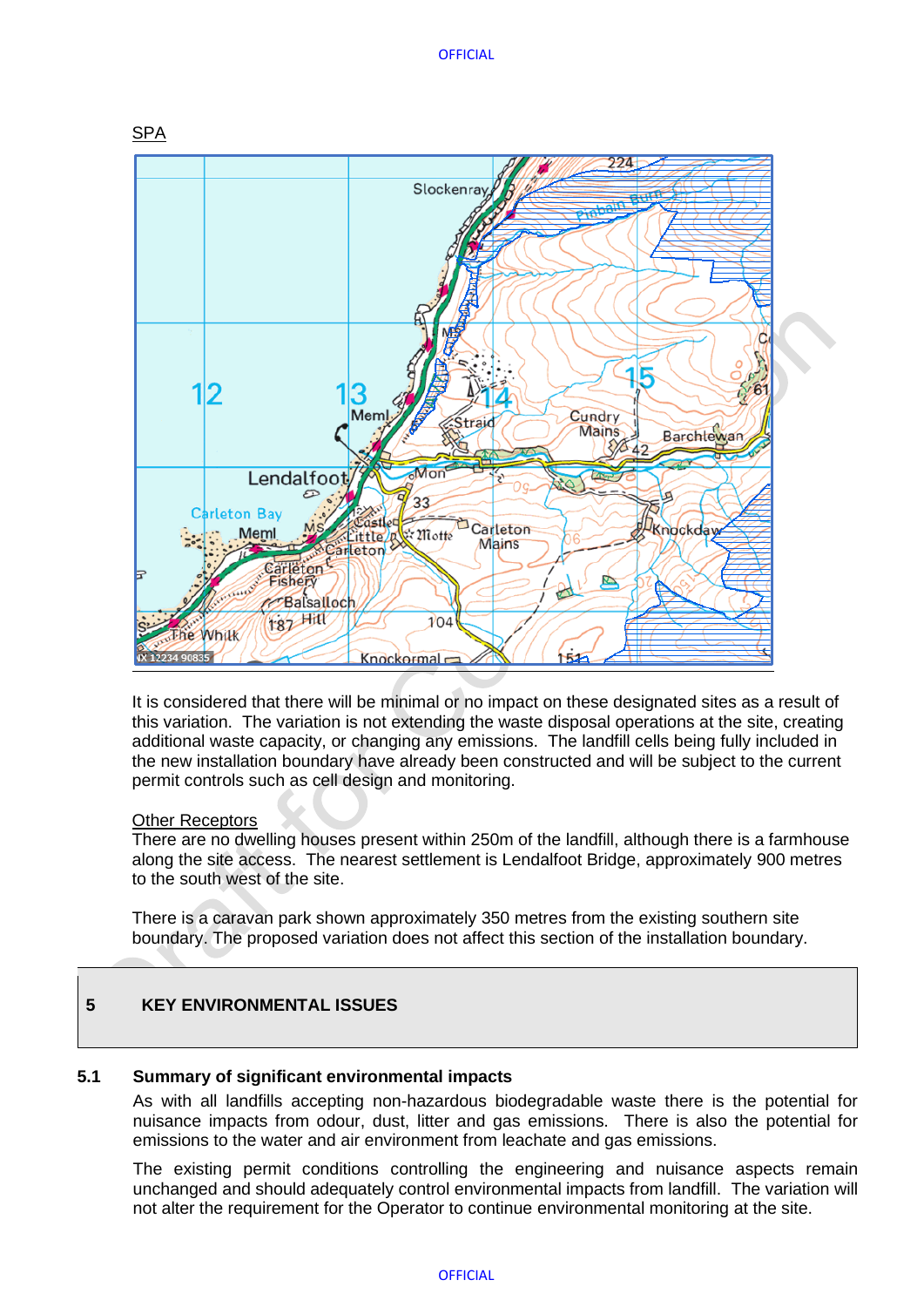### <span id="page-6-0"></span>**5.2 Implications of the Variation on Point Source Emissions to Air**

This will not change - the variation does not include point source emissions to air.

#### <span id="page-6-1"></span>**5.3 Implications of the Variation on Fugitive Emissions to Air**

There is the potential for dust emissions from site operations such as plant and vehicle movements and capping activities. There are already conditions in the current permit to require the Operator to control and minimise dust emissions.

## <span id="page-6-2"></span>**5.4 Implications of the Variation on Point Source Emissions to Surface Water and Sewer**

The variation does not change or add any emissions to surface water or sewer.

Leachate from the cells within the new area will be collected and transported to the leachate treatment lagoons as per the existing arrangements and discharged to the water environment under the respective permit conditions and controls.

#### <span id="page-6-3"></span>**5.5 Implications of the Variation on Point Source Emissions to Groundwater**

The risk to groundwater is considered to be moderate. The landfill cells have been designed and constructed to satisfy the permit and CQA requirements.

Two bespoke permit conditions relate directly to groundwater levels beneath the engineered phase and to the area proposed to be added. These conditions specify that-

- a minimum 1.5 m thick layer of unsaturated in-situ glacial till should be present between the engineered mineral layer and groundwater; and
- no work for phases 4 or 5 should be undertaken until site investigation works have been undertaken to confirm groundwater levels underlying these phases

During the determination of this application, SEPA requested updated groundwater level data and contours. The data confirms that whilst the design of phase 4, the largest area, does fully satisfy the permit condition requiring 1.5 metre unsaturated zone, some areas of phases 5a and 5b do not.

The overall risks to groundwater from leachate migration have been assessed and are still considered to be acceptable.

This is because no portion of the landfill phases appears to be in contact with ground water and a large area of phases 4, 5a & 5b has an unsaturated thickness in excess of 1.5m. The hydrogeological risk assessment probability modelling that has been used to assess the risk also accounts for some areas having a low unsaturated thickness.

#### <span id="page-6-4"></span>**5.6 Implications of the Variation on Fugitive Emissions to Water**

No change, the are no fugitive emissions to water expected.

### <span id="page-6-5"></span>**5.7 Implications of the Variation on Odour**

No change anticipated. The existing permit controls on odour will apply.

#### <span id="page-6-6"></span>**5.8 Implications of the Variation on Management**

The proposed variation does not require any change to management requirements or procedures at the site. Technically competent management is still required and the Operator's existing management plan is still relevant.

#### <span id="page-6-7"></span>**5.9 Implications of the Variation on Raw Materials**

The variation will have negligible impact on raw materials. All construction and capping works will have been detailed as part of the permit requirements, the only additional works and materials required will be the drilling and installation for the new monitoring boreholes.

#### <span id="page-6-8"></span>**5.10 Implications of the Variation on Raw Materials Selection**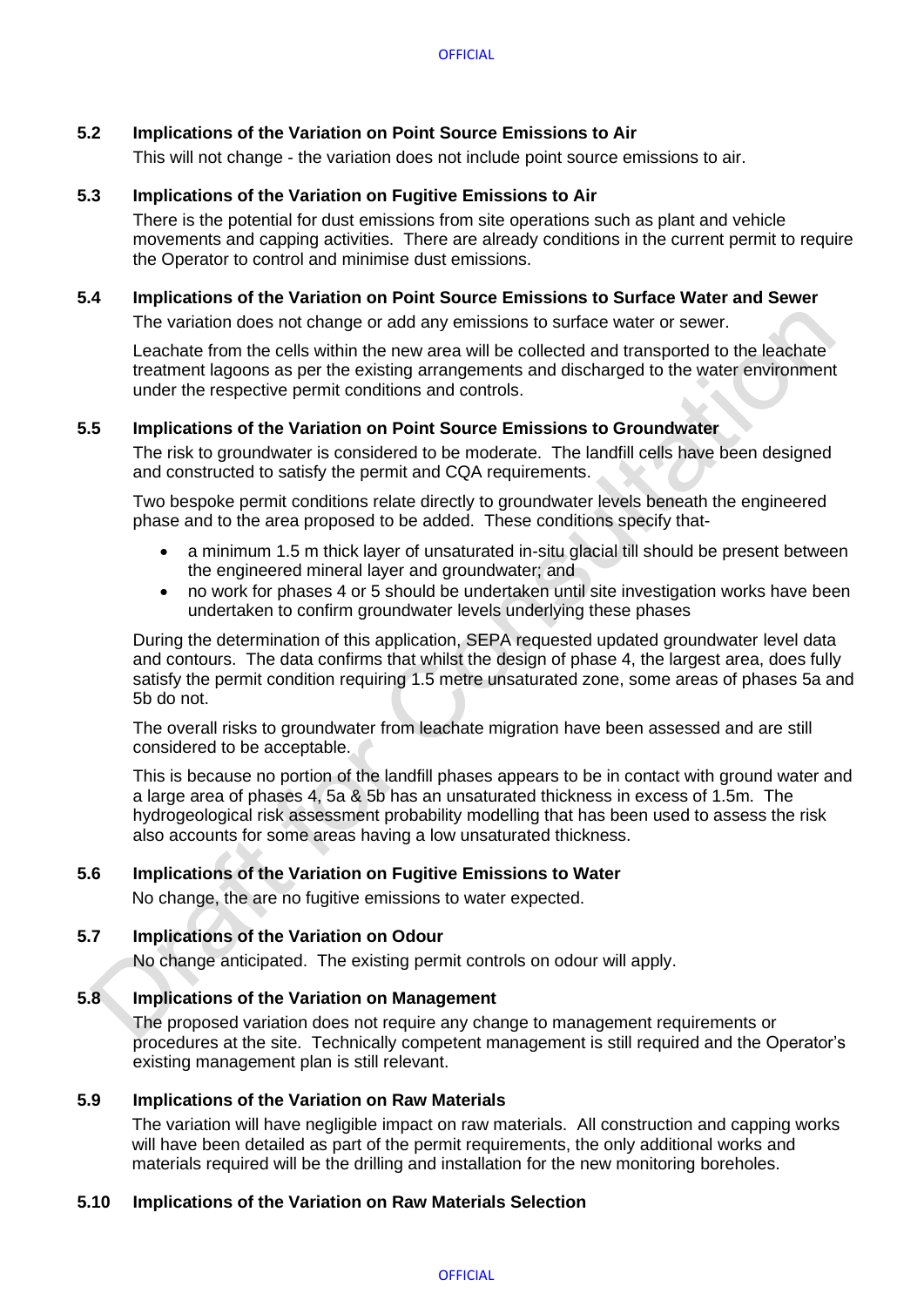No change - the raw materials for the construction and capping of the cells will be as per current permit requirements.

#### <span id="page-7-0"></span>**5.11 Implications of the Variation on Waste Minimisation Requirements**

No change as a result of the variation.

#### <span id="page-7-1"></span>**5.12 Implications of the Variation on Water Use**

Water use will not change as result of this variation; existing permit requirements and conditions will apply in relation to the use of dust suppression equipment.

#### <span id="page-7-2"></span>**5.13 Implications of the Variation on Waste Handling**

The variation will not change the current permit requirements on the waste handling and disposal.

### <span id="page-7-3"></span>**5.14 Implications of the Variation on Waste Recovery or Disposal**

No implications as the site is an existing waste disposal facility.

#### <span id="page-7-4"></span>**5.15 Implications of the Variation on Energy**

There will be no change to the existing requirements for power and fuel for site offices, plant and machinery.

#### <span id="page-7-5"></span>**5.16 Implications of the Variation on Accidents and their Consequences**

No change as a result of this variation.

#### <span id="page-7-6"></span>**5.17 Implications of the Variation on Noise**

The proposed variation will not result in any changes to the potential for noise generation from the site activities, the main noise sources will remain as vehicle and machinery movements and site equipment. There is as standard condition in the permit and the operator has a Noise Management Plan.

As noted in section 4 of this document, there are no nearby sensitive receptors.

#### <span id="page-7-7"></span>**5.18 Implications of the Variation for Monitoring**

The current permit requires the Operator to monitor leachate, landfill gas and groundwater, and the site currently has a Monitoring Plan. This will continue, subject to the following proposals:

#### Infrastructure

This variation extends the site boundary, and a condition in the proposed variation will require the operator to submit proposals to install new landfill gas monitoring boreholes to the north of the new installation boundary near phases 4 and 5. Regular monitoring at these locations will enable early intervention should landfill gas migration occur.

#### **Groundwater**

The current groundwater monitoring requirements have been reviewed. To ensure the groundwater monitoring regime is appropriate for the Straid landfill site, changes are being proposed to the parameters monitored and some of the monitoring frequencies. There are sufficient groundwater monitoring wells to monitor the site.

Trigger levels have been reviewed for four parameters. These substances are not elevated in background groundwater and there is no off-site source of contamination. The trigger level for mercury has been increased from 0.01 µg/l to 0.1 µg/l, this value is adequate in relation to risks to the groundwater environment and will resolve the occasional limit of detection issues for mercury.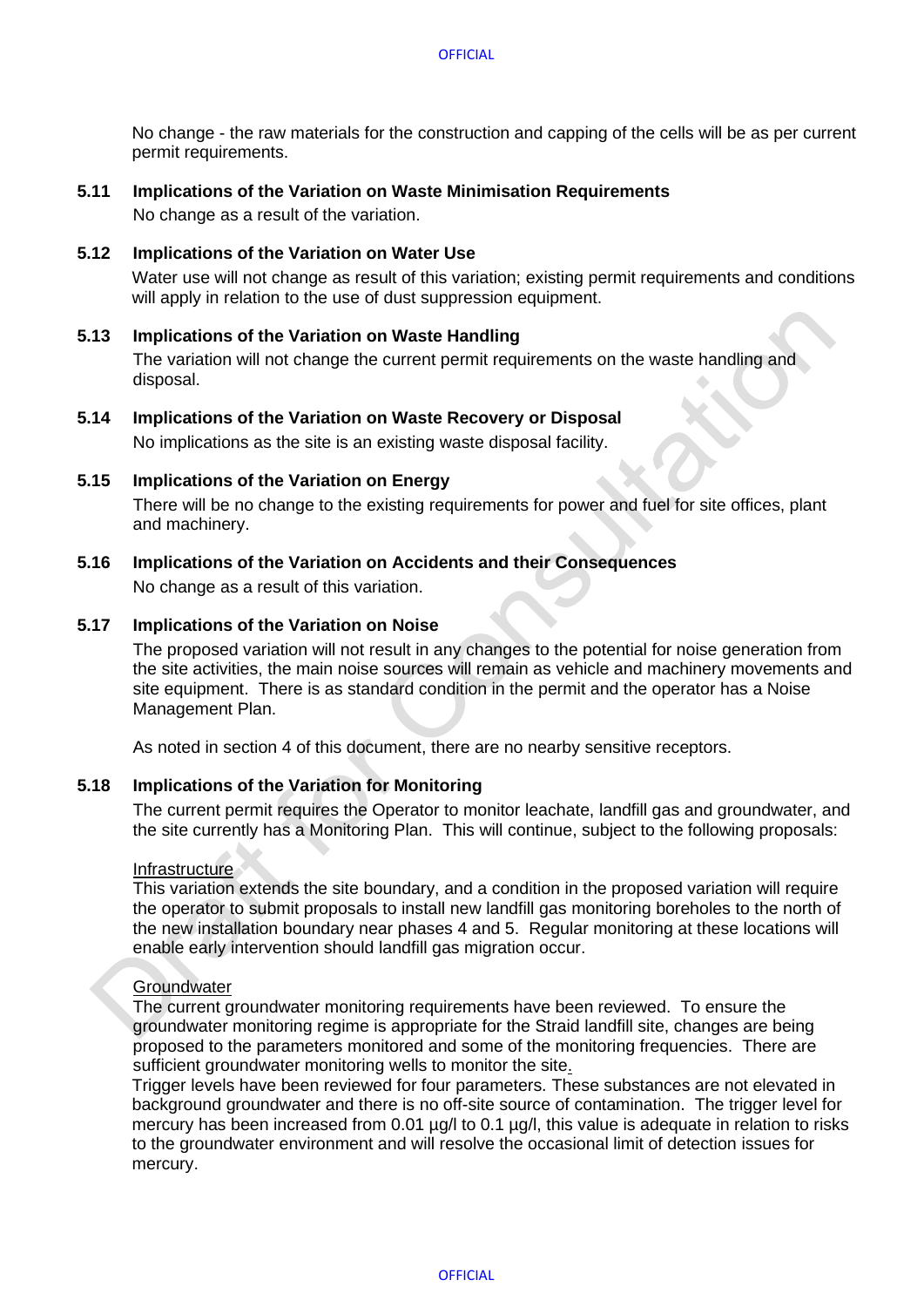### Surface Water

There are no changes proposed to the surface water monitoring schedule.

#### <span id="page-8-0"></span>**5.19 Implications of the Variation for Closure**

No change. The operator will have to undertake the required post closure monitoring and aftercare until the permit is surrendered

#### <span id="page-8-1"></span>**5.20 Implications of the Variation for Site Condition Report**

No change. As above, the operator will have to undertake the required post closure monitoring and aftercare until the permit is surrendered.

#### <span id="page-8-2"></span>**5.21 Consideration of BAT**

Not applicable to landfill activities.

## <span id="page-8-3"></span>**6 OTHER LEGISLATION CONSIDERED**

*Nature Conservation (Scotland) Act 2004* **&** *Conservation (Natural Habitats &c.) Regs 1994*

**Is there any possibility that the proposal will have any impact on site designated under the above legislation?** 

The landfill cells are already in operation, so the variation to formally reflect the installation boundary is unlikely to impact any designated site. However, as there are designated sites within 1 km of the installation boundary, SNH were consulted.

**Screening distance(s) used** – 1km

**Are there any SSSIs within the area screened?** yes – see section 4.5 for site plan

**Has SNH been consulted under section 15(5) of the 2004 Act?** yes

**Date consultation letter sent - 22/05/20**

#### **Summary of response received including date –**

"*Thank you for your email of 22 May 2020 consulting us on the application to SEPA to vary the conditions of the PPC Permit by Straid Farms at Lendalfoot.*

*From the information provided, it is unclear if any material changes are proposed which would affect the Lendalfoot Hills Complex SAC (or Pinbain Burn to Cairn Hill SSSI, which is also within the boundary of the landfill site). We therefore advise that there is currently insufficient information to determine whether the proposal is likely to have any significant impacts on the features of the designated sites.* 

*As stated in your email, should subsequent assessment indicate a likely significant effect on the SAC or likely cause damage to the natural features of any SSSI, SNH should be consulted as required."*

**Actions taken including justification –** No action taken. The proposed variation does not involve a change to the waste types, tonnages and operations already permitted, so it is considered unlikely to have any impact on the designated sites.

**Has SEPA reached agreement with SNH on protection of the SSSI? – n/a**

**Are there any SPA or SAC designated areas within the area screened? Yes -** see section 4.5

**Have you carried out an appropriate assessment? See above** 

*Officer: CS*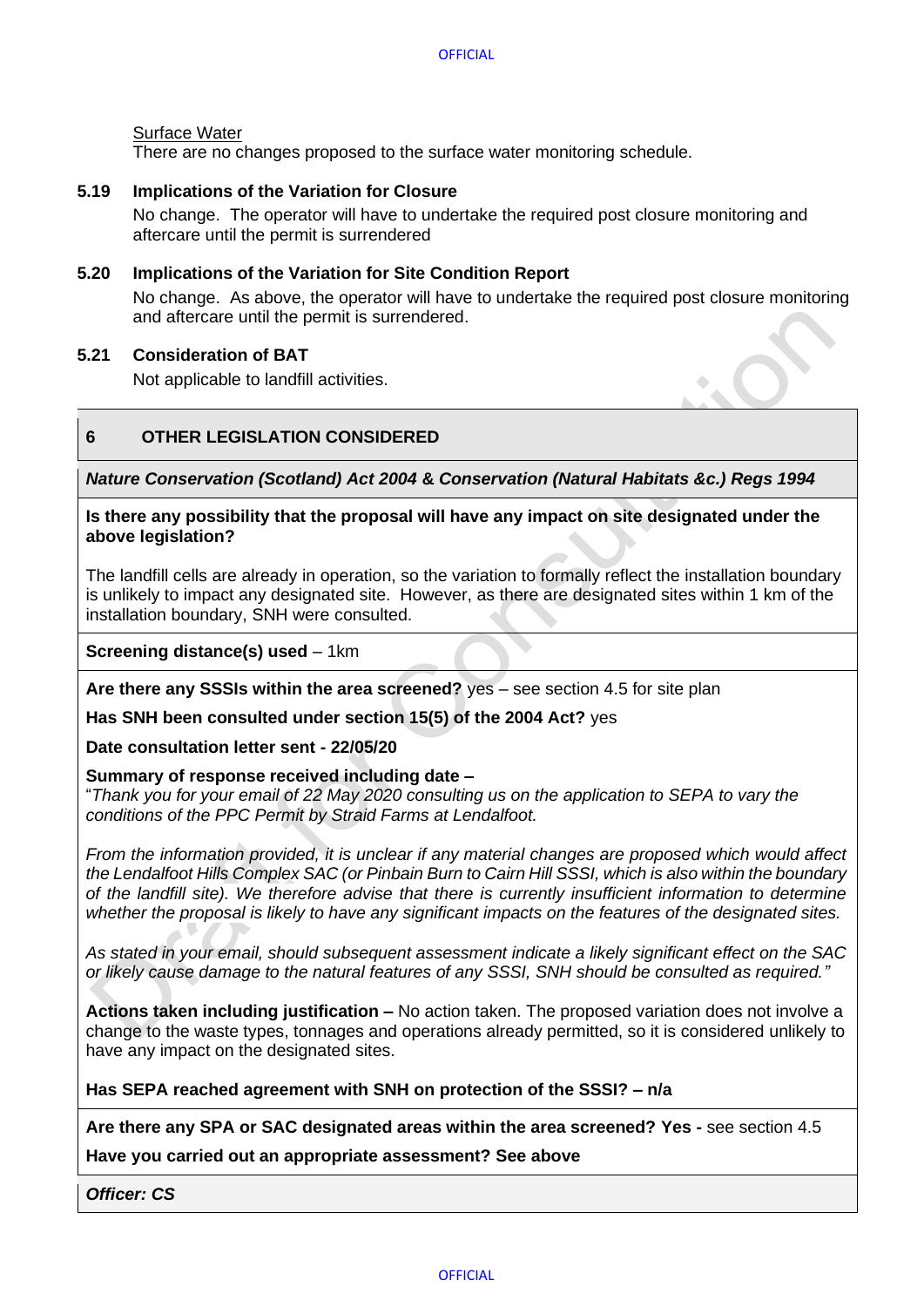## <span id="page-9-0"></span>**7 ENVIRONMENTAL IMPACT ASSESSMENT AND COMAH**

**How has any relevant information obtained, or conclusion arrived at pursuant to Articles 5, 6 and 7 of Council Directive 85/337/EEC on the assessment of the effects certain public and private projects on the environment been taken into account?**

Not applicable.

**How has any information contained within a safety report within the meaning of Regulation 7 (safety report) of the Control of Major Accident Hazards Regulations 1999 been taken into account?**

Not applicable

*Officer: CS*

## <span id="page-9-1"></span>**8 DETAILS OF PERMIT**

**Do you propose placing any non-standard conditions in the Permit? Yes** 

**Do you propose making changes to existing text, tables or diagrams within the permit?** Yes

Outline of change(s) and details including justification:

- 1. Section 2.6 In order to secure compliance with the requirement to maintain ring-fenced funds, a non-standard condition is proposed, making reference to maintaining the ring-fenced funds or subsequent alternative method.
- 2. Table 9.2.1 The grid reference for the leachate sampling point has been updated
- 3. Table 11.1.7 Following a review of groundwater monitoring data, changes are proposed to the parameters monitored and the frequency of some monitoring. For gas monitoring, reference is now made to schedule 8 of the permit in order to avoid duplication of the requirements.
- 4. Condition 11.1.10 The installation boundary has been extended to the north of the site. The existing monitoring network for gas is not considered adequate to detect gas migration for phases 4 and 5, so a condition requiring the installation of two additional gas monitoring boreholes is proposed.
- 5. Table 11.3.1 Revised groundwater trigger levels have been set for certain key parameters.
- 6. The site plan in schedule 12 has been deleted and replaced with the new site plan.

## <span id="page-9-2"></span>**9 EMISSION LIMIT VALUES OR EQUIVALENT TECHNICAL PARAMETERS/ MEASURES**

**Are you are dealing with either a permit application, or a permit variation which would involve a review of existing ELVs or equivalent technical parameters? No**

*Emission limit values Air: Not applicable*